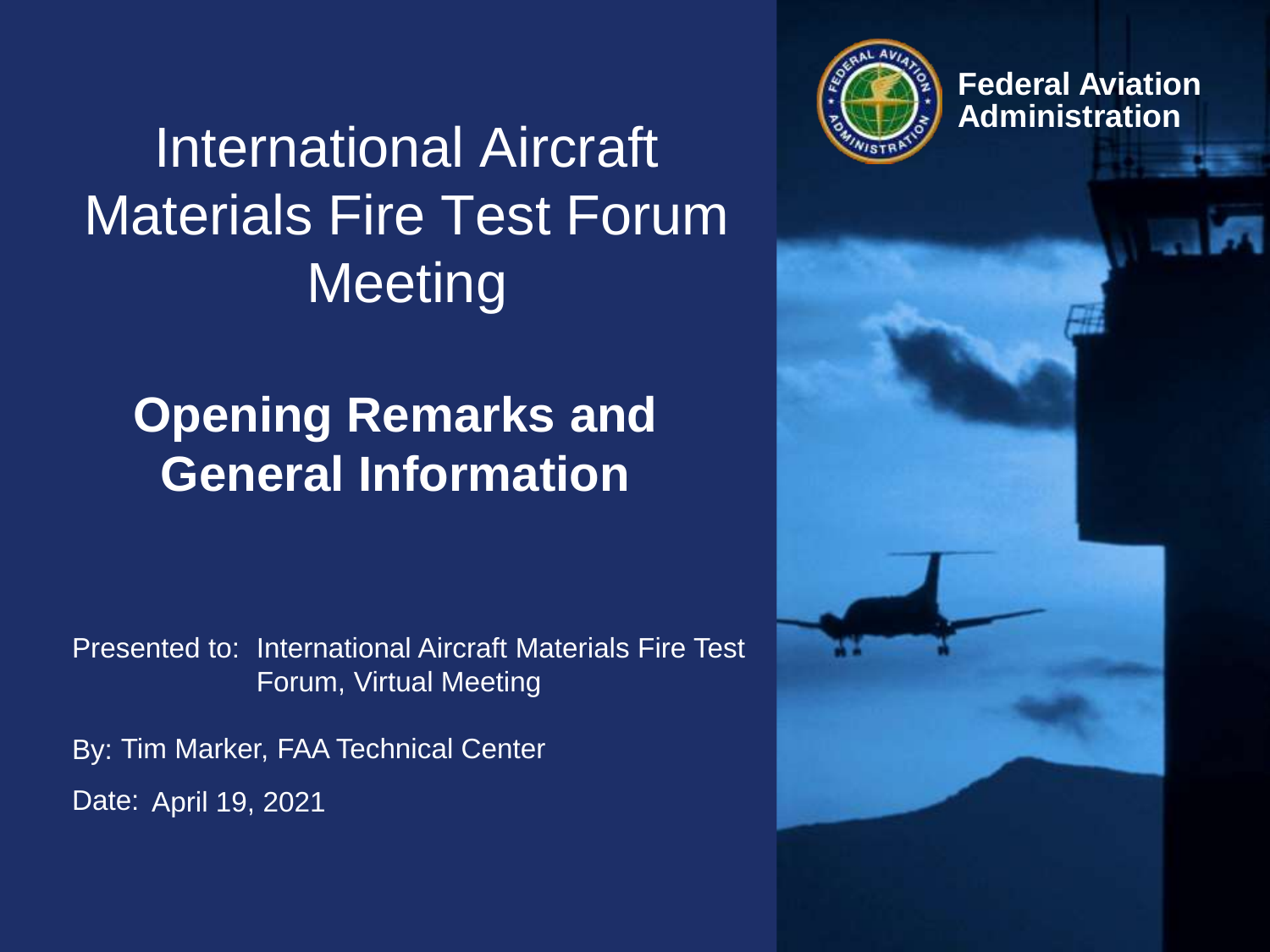## **Materials and Systems Forum Meetings**

Meeting Recording Disclaimer

*Meeting presentations are disseminated for the purpose of exchange of technical information related to aircraft fire safety issues. They do not represent official FAA policy, guidance, or certification criteria.*

*Although every effort has been made to conduct these meetings during convenient times of the day, it is not possible to accommodate participants from every part of the world. For this reason, we have decided to record the meeting, with the intention of posting the recording at a later date. The recording will allow those unable to attend the live meeting the option to review presentations and discussion at their convenience.*

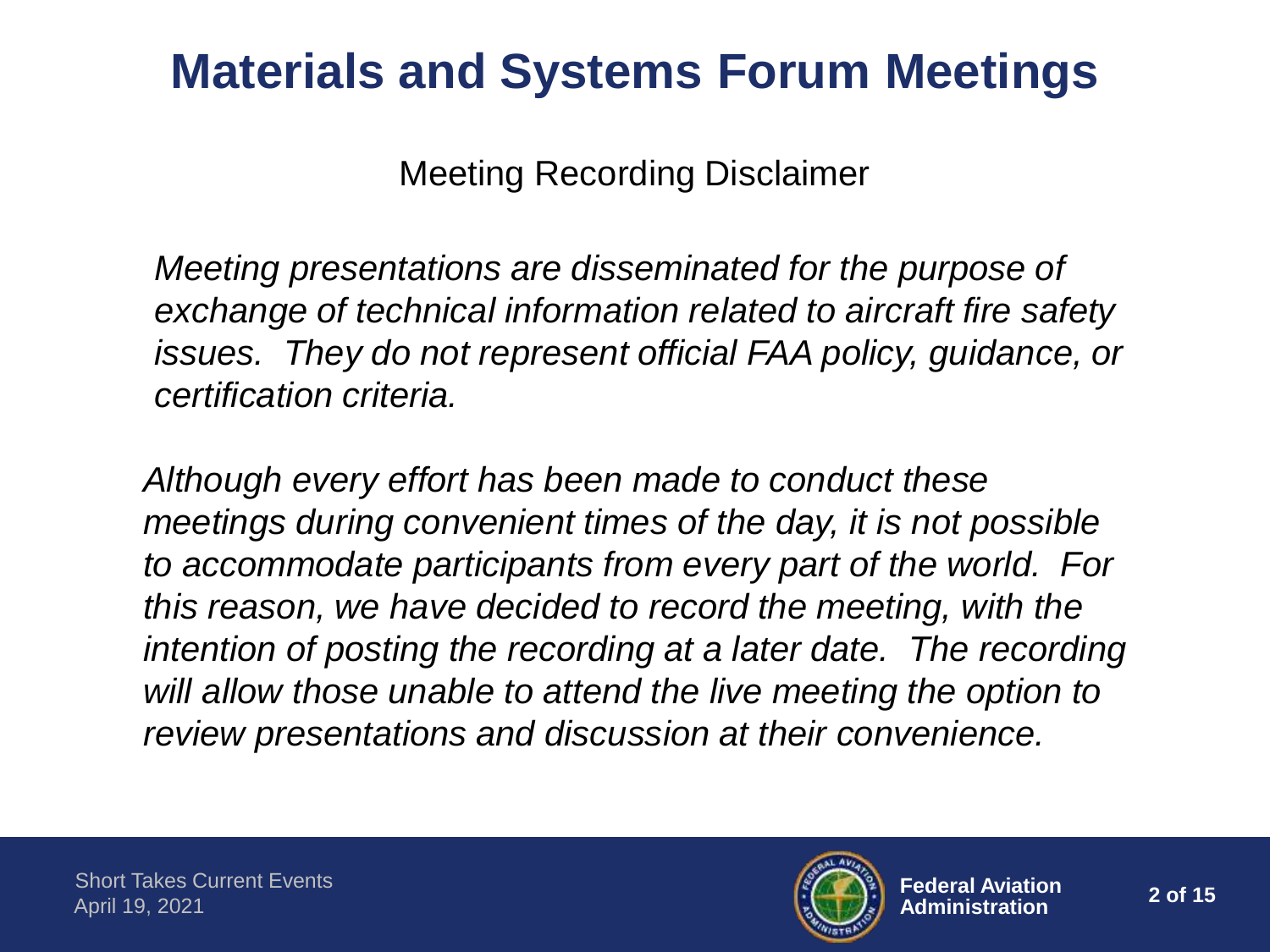## How Will the IAMFTF Virtual Meeting Be Structured?

## 2-Day Zoom Meeting

Hours of meeting 9:00 am to 1:00 pm ESDT

Meeting broken into specific topic areas/tasks

Topic areas/task leaders will provide background, status, updates

Each topic will be followed by a Q & A period to allow direct correspondence

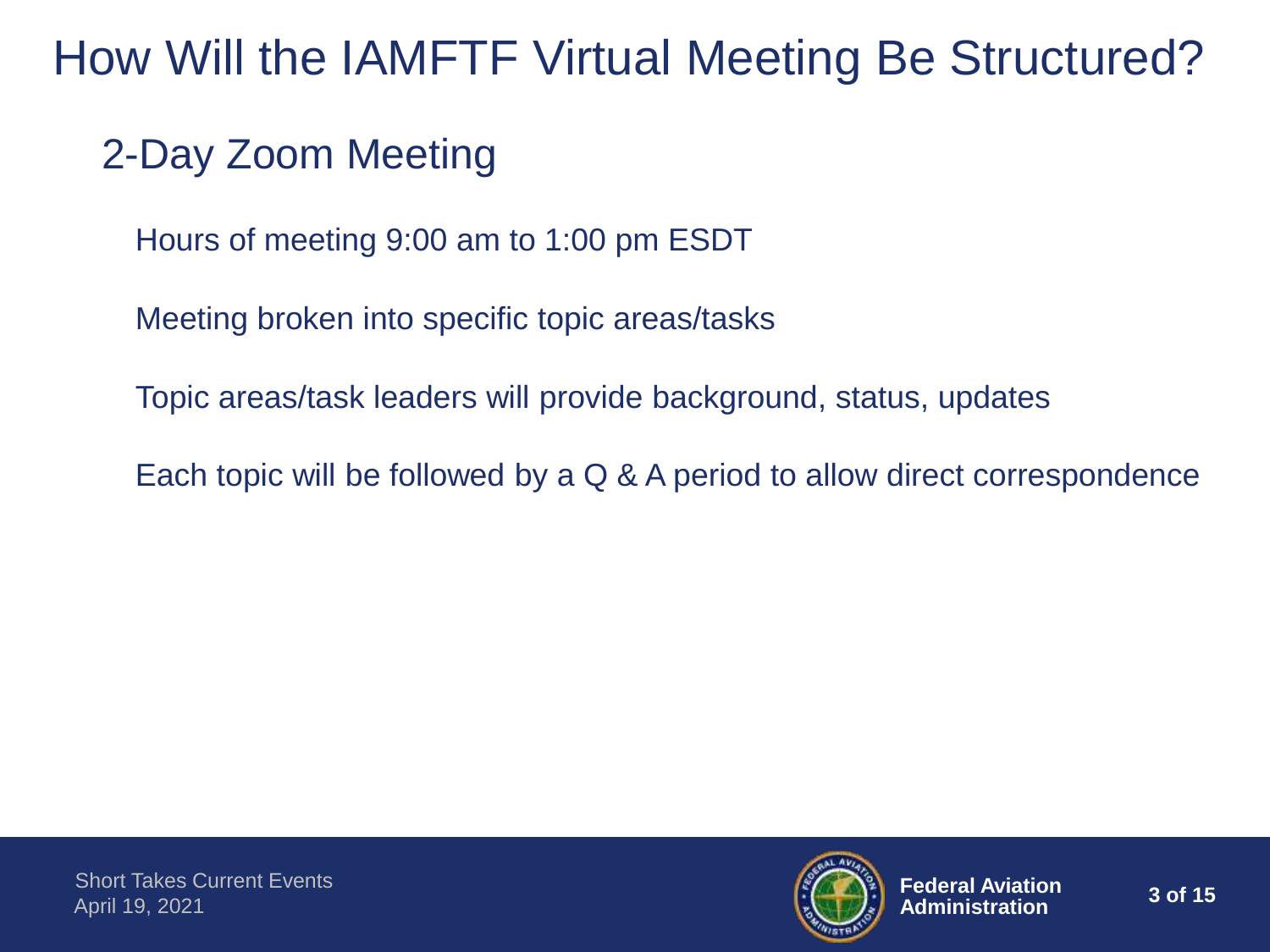## Ground Rules for IAMFTF Zoom Meetings

## Zoom Meeting Ground Rules

- Everyone PLEASE go on mute
- Use Raised hand feature (under Reactions button) to ask a question
- If time permits, Moderator will call on participant to ask their question
- Once question has been answered, click raised hand to "un-raise"
- Participants are encouraged to hold questions until Q & A session that follows

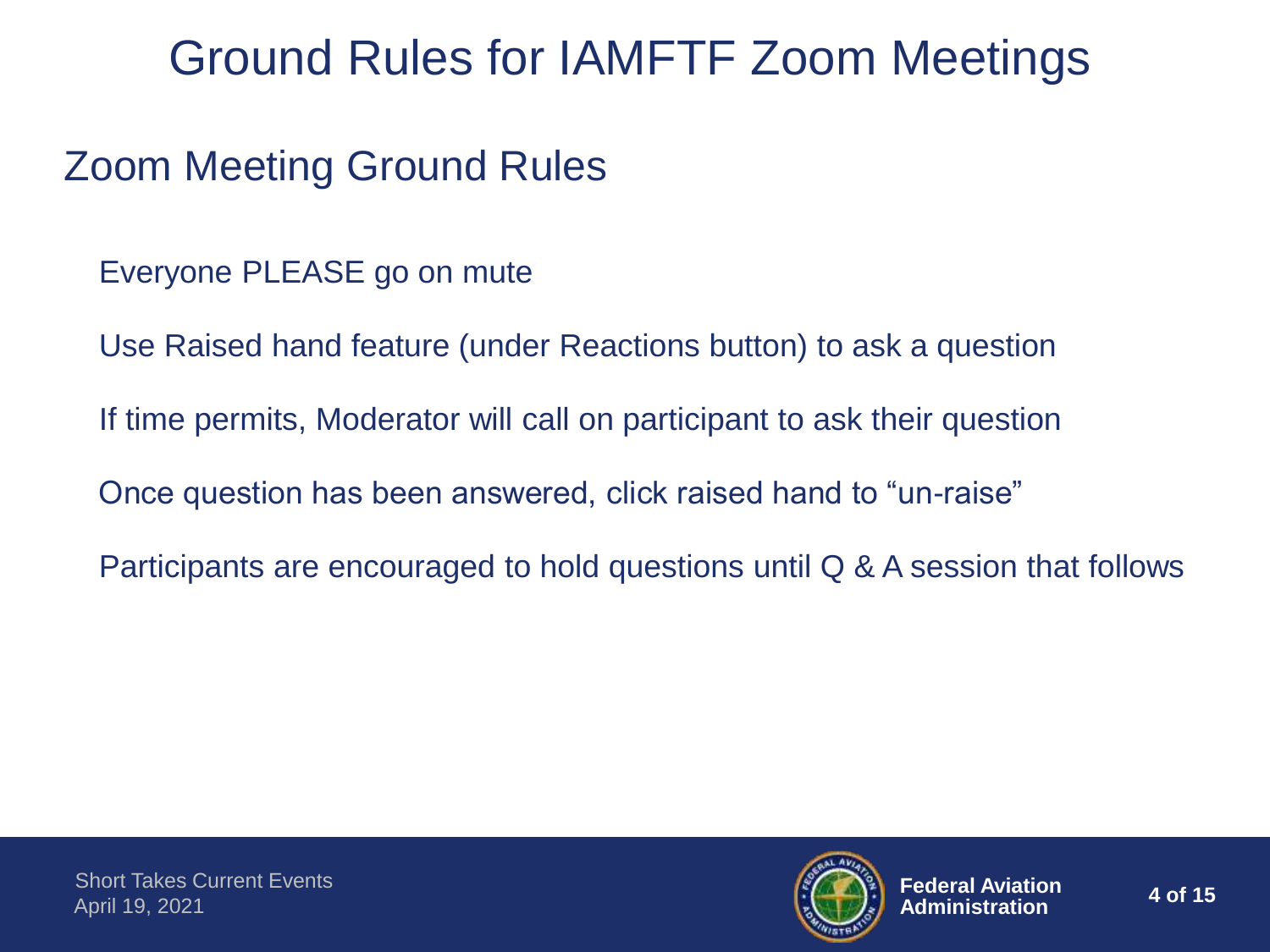### **INTERNATIONAL AIRCRAFT MATERIALS FIRE TEST FORUM MEETING Hosted by the FAA Technical Center, Fire Safety Branch Virtual Meeting April 19-20, 2021 Agenda**

#### **MONDAY, APRIL 19, 2021**

- 9:00-9:15 AM Opening Remarks T. Marker (FAATC)
- 9:15-9:25 AM New Flammability Rule Update J. Gardlin (FAA)
- 9:25-9:55 AM Insulation Burner Testing Updates/Insulation Burner Instructional Video T. Salter (FAATC)
- 9:55-10:10 AM Q & A T. Salter (FAATC)
- 10:10-10:50 AM [Vertical Flame Propagation Results](Shorttakes0320.pptx) To Date T. Emami (FAATC) Vertical Flame Propagation Sleeving [Tests, Factors Affecting Test Results –](Shorttakes0320.pptx) T. Emami (FAATC)
- 10:50-11:10 AM Q & A T. Emami (FAATC)
- 11:10-11:40 AM Cargo Liner and [Seat Cushion Shroud Update, Thermocouple Comparison –](magtask2020March.pptx) T. Salter (FAATC) 11:40-11:55 AM Q & A – T. Salter (FAATC)
- 11:55-12:25 PM RTCA D[ev](Salter_CargoBafflePresentation_Mobile2020_Rev5.pptx)elopment of a New Flammability Test for Electronic Boxes S. Rehn [\(FAATC\)](Salter_CargoBafflePresentation_Mobile2020_Rev5.pptx) 12:25-12:40 PM Q & A – S. Rehn (FAATC)
- 12:40-1:00 PM [Relationship Between 3-D Printed Materials and Flammability –](Rehn 2021-04-19 Additive Manufacturing Testing.pptx) S. Rehn (FAATC)
- 1:00-1:10 PM Q & A S. Rehn (FAATC)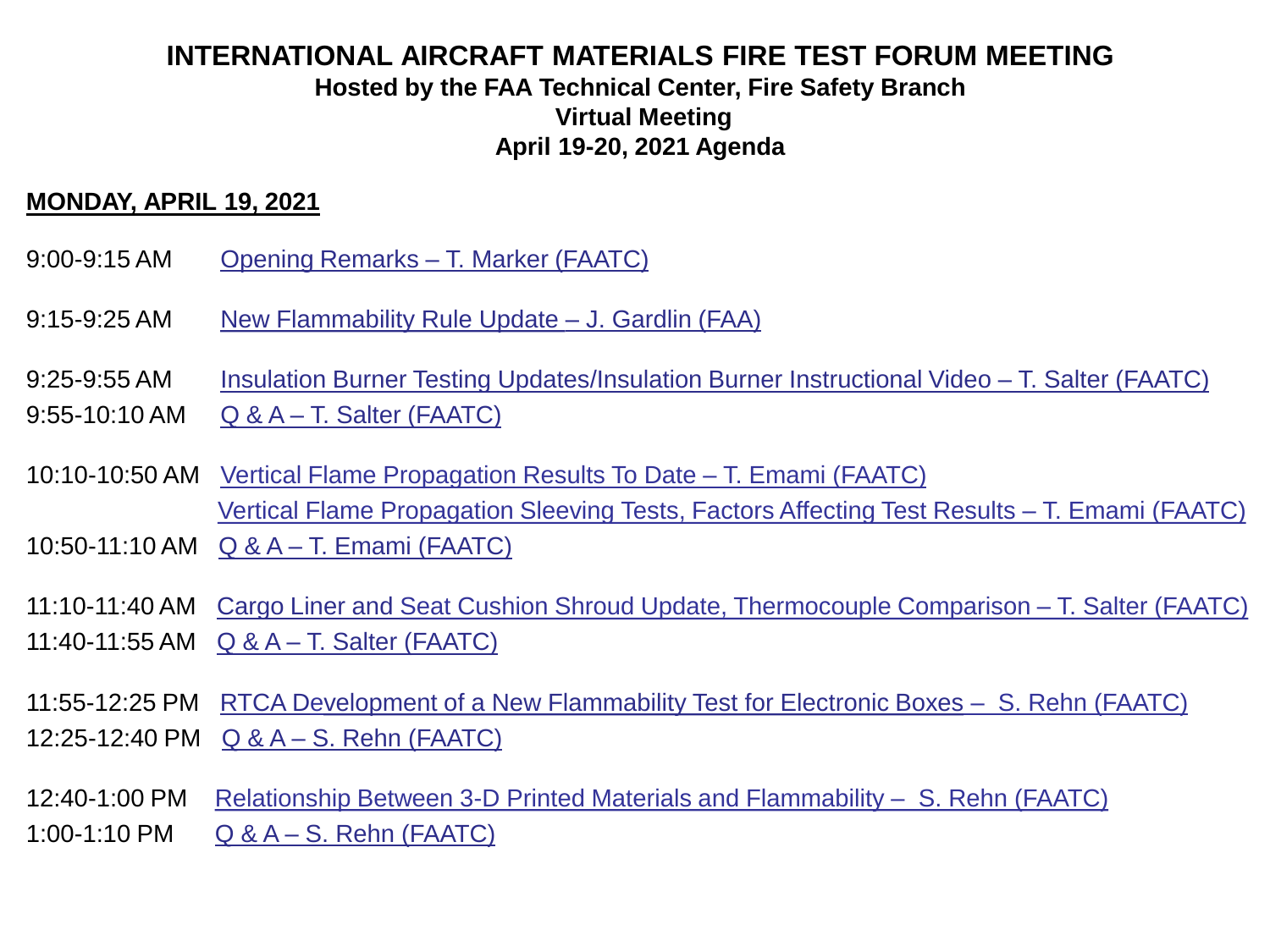### **INTERNATIONAL AIRCRAFT MATERIALS FIRE TEST FORUM MEETING Hosted by the FAA Technical Center, Fire Safety Branch Virtual Meeting April 19-20, 2021 Agenda**

#### **TUESDAY, APRIL 20, 2021**

- 9:00-9:10 AM Vertical Bunsen Burner: Recent Discussions/Update S. Campbell (SAFRAN)
- 9:10-9:20 AM Q & A S. Campbell (SAFRAN)
- 9:20-9:40 AM Technical Readiness Level (TRL) 6 Update B. Johnson (Boeing)
- 9:40-9:45 AM Q & A B. Johnson (Boeing)
- 9:45-10:00 AM HR2 Calibration Averaging Update Y. Agyei (Boeing)
- 10:00-10:05 AM Q & A Y. Agyei (Boeing)
- 10:05-10:15 AM HR2 Background/Methane MFC Matrix Testing M. Burns (FAATC)
- 10:15-10:25 AM Q & A M. Burns (FAATC)
- 10:25-10:35 AM HR2 Sonic Choke Research M. Burns (FAATC)
- 10:35-10:45 AM Q & A M. Burns (FAATC)
- 10:45-10:55 AM HR2/NBS Smoke Monitoring & Next Steps M. Burns (FAATC) 10:55-11:05 AM Q & A – M. Burns (FAATC)
- 11:05-11:10 AM HR2 R&D Radiant Heater Update M. Spencer (Marlin)
- 11:10-11:20 AM HR2 Upper Pilot Burner Discussion M. Spencer (Marlin)
- 11:20-11:30 AM Q & A M. Spencer (Marlin)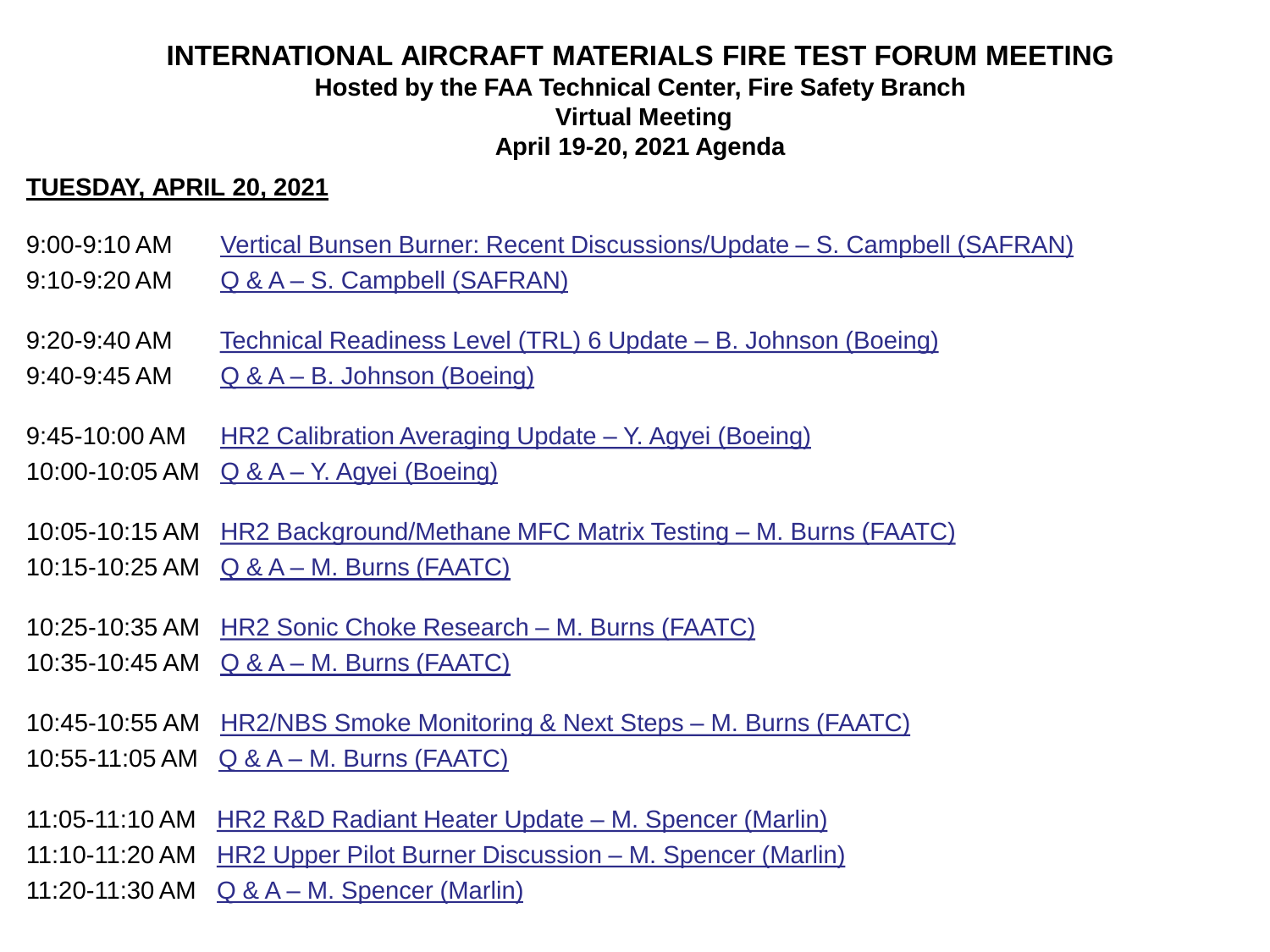### **INTERNATIONAL AIRCRAFT MATERIALS FIRE TEST FORUM MEETING Hosted by the FAA Technical Center, Fire Safety Branch Virtual Meeting April 19-20, 2021 Agenda**

#### **TUESDAY, APRIL 20, 2021 (continued)**

- 11:30-11:45 AM Similarity Project Update N. Safronava & R. Lyon (FAATC)
- 11:45-12:00 PM Q & A N. Safronava & R. Lyon (FAATC)
- 12:00-12:10 PM Waste Compartment Fire Containment Task Group Update S. Campbell (SAFRAN)
- 12:10-12:15 PM Q & A S. Campbell (SAFRAN)
- 12:15-12:30 PM Disinfection Agents Impact, Update of Efforts by SAE, RTCA, A4A, IATA J. Davis (Accufleet) 12:30-12:45 PM Q & A – J. Davis (Accufleet)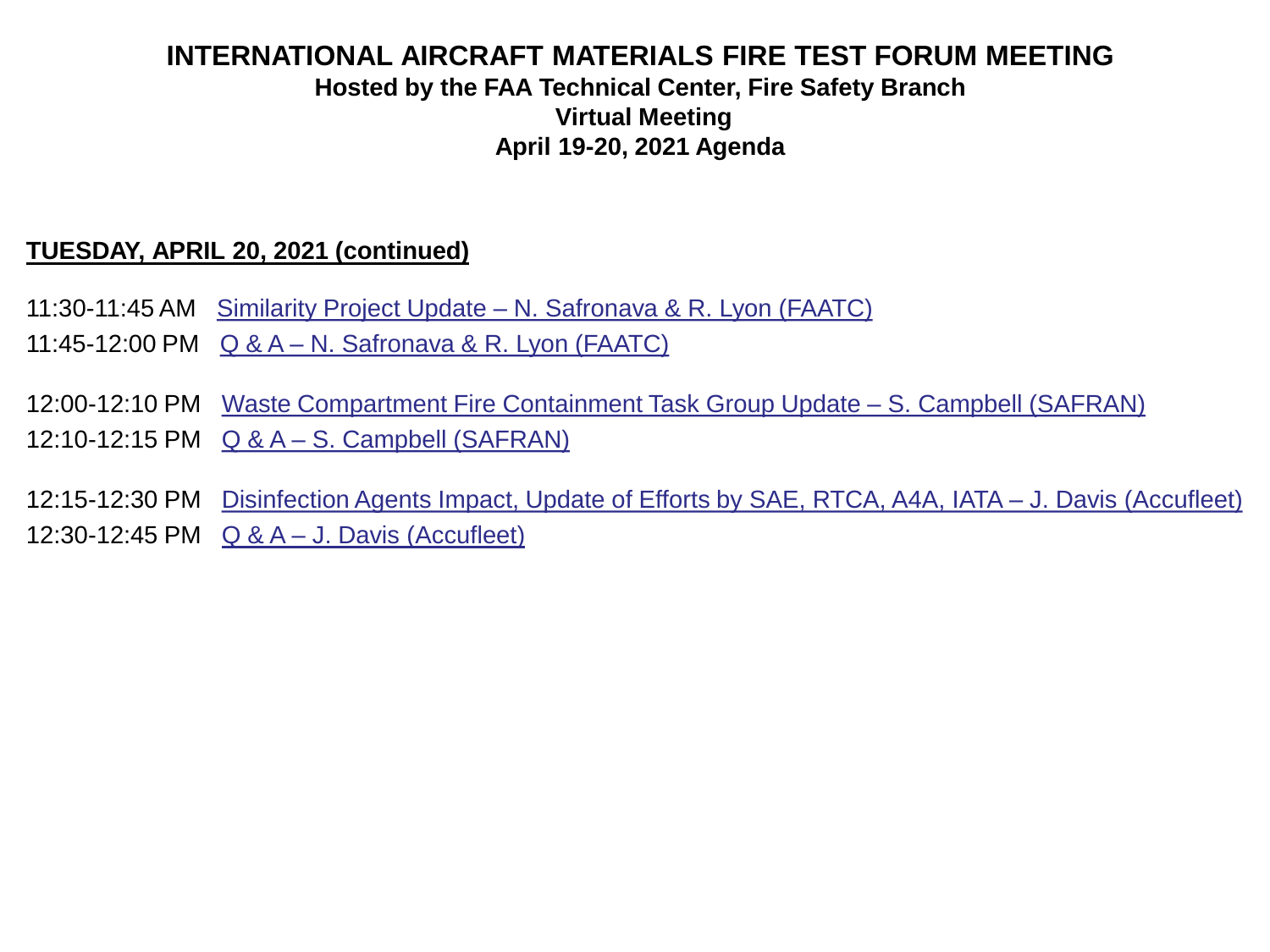## **Purpose of Meeting and Expected Outcomes**

*Primary Objective: Interactive discussion between FAA and industry on the development, refinement, and proper execution of FAA-mandated material fire tests.*

*Secondary Topics may include:*

*Full-Scale Testing and related fire research*

*Regulatory Issues*

*International harmonization of flammability regulations*

*NPRM (past and future)*

*Accident Investigations*

*Triennial conference and other Forum topics*

*Expected Outcome: Open exchange of ideas between FAA/industry to further refine material flammability tests.*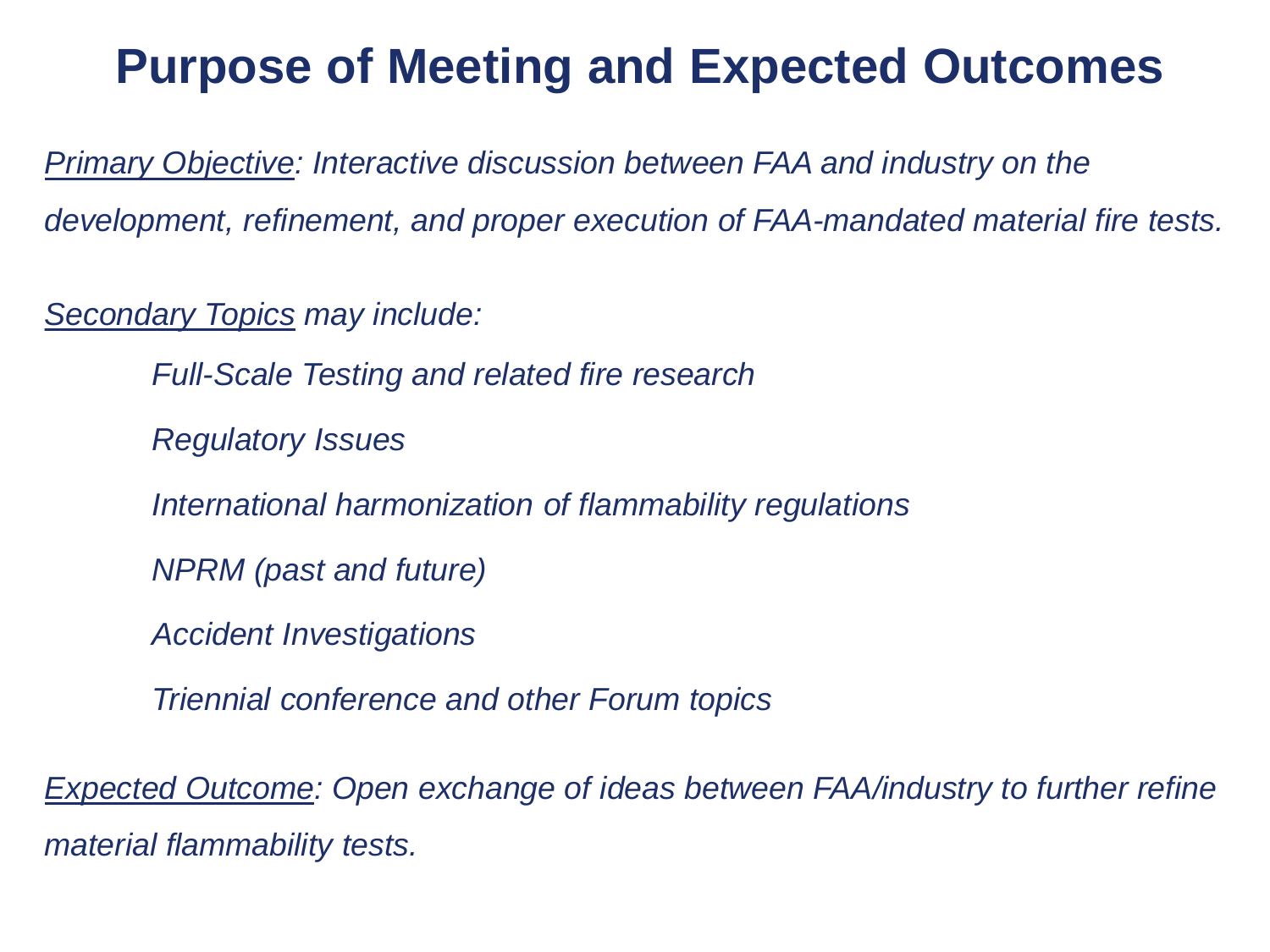## **What is the Purpose of the International Aircraft Materials Fire Test Forum?**

*To jointly discuss (government + industry) problems, technology, and future R & D related to aircraft materials fire testing. It provides a forum for industry to express ideas and opinions related to this subject.*

*Not a typical conference format.*

*Interactive, Working Group format.\**

*Group relies heavily on the expertise, contributions, and participation of industry, to help fuel this meeting!*

*\*questions/comments welcome, but extensive debate should be reserved for Task Group sessions*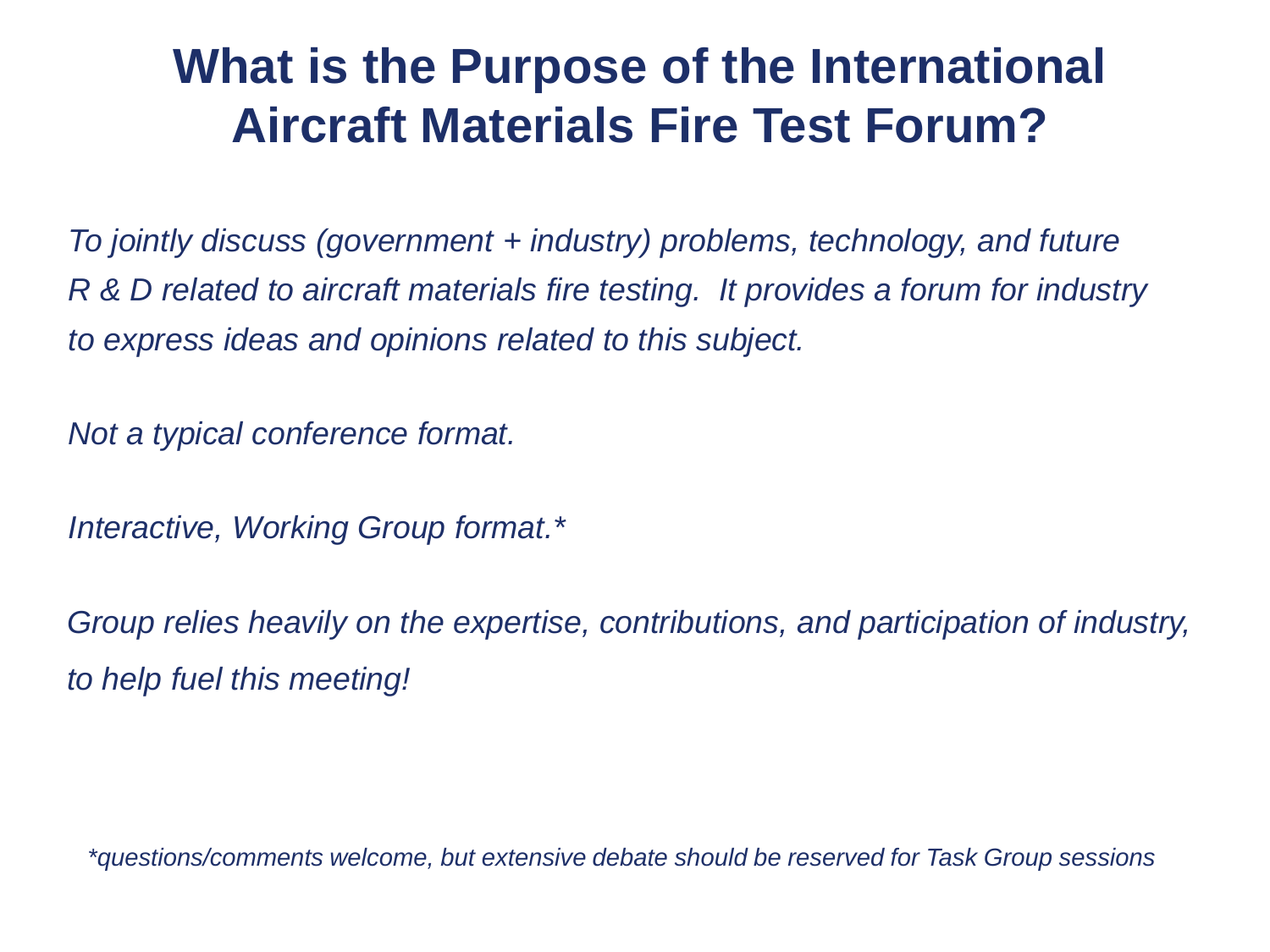# Other Topics to Consider for Future:

…from internal Fire Safety discussion to identify future research needed to address industry objectives and innovations

- Routine Small Unmanned Aircraft Systems (UAS)
- Urban Air Mobility
- Supersonic Flight
- Space Vehicle Operations
- Growth of Mixed Operations (piloted, autonomous, unmanned)
- Advances in Electric or Hybrid Electric Propulsion
- Certification Using New Technologies, Standards, or Processes
- Impact of disinfection solutions on material flammability
- Cabin Environment/Air quality/control of airborne illnesses
- Transportation of vaccine at very low temperatures (use of dry ice)

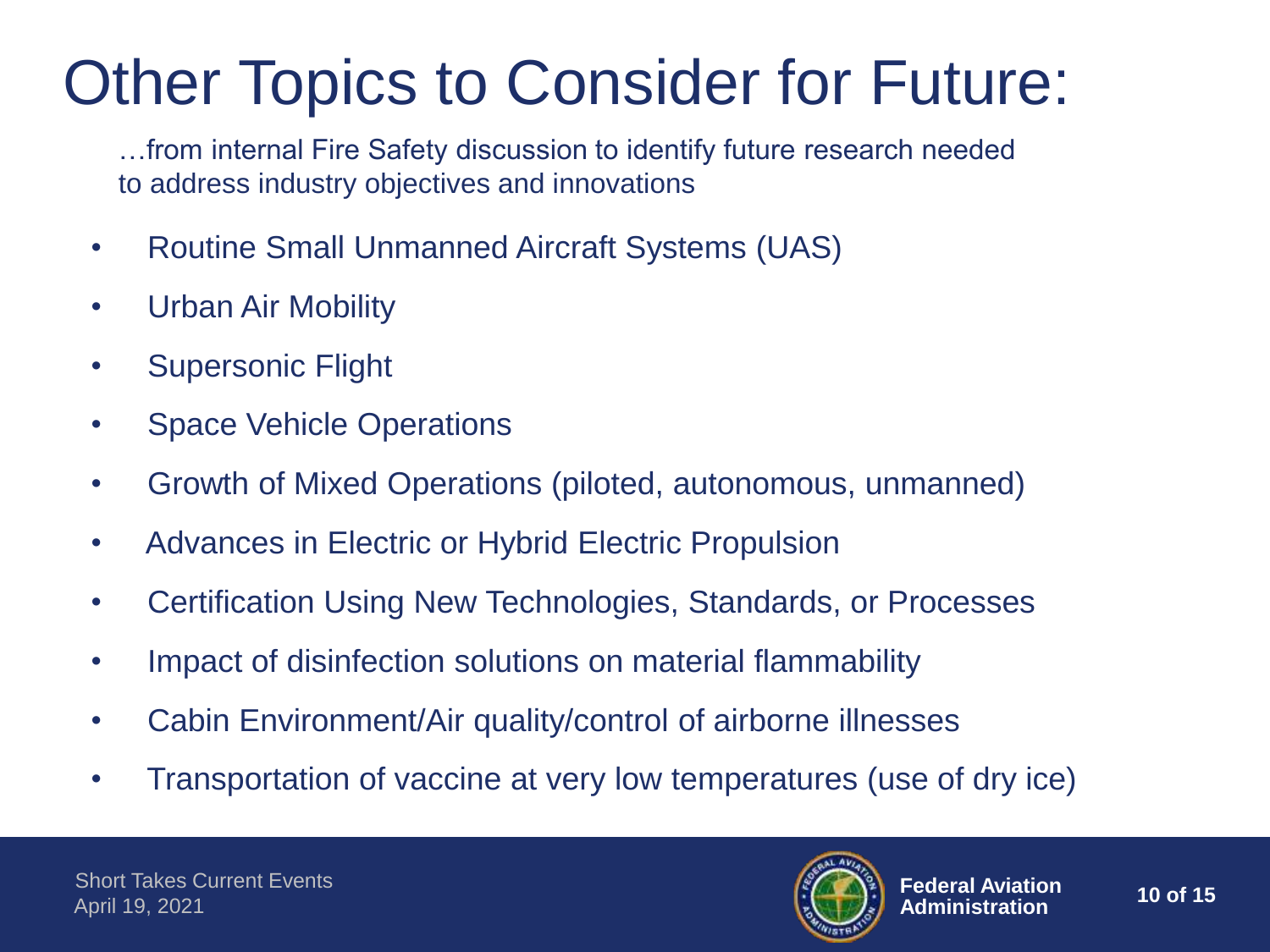# Status of FAA Technical Center

Fire Safety Branch has been 35-40% On-site since 2021

All physical testing at the labs minimized (i.e., mission critical only)

Recovery efforts being phased in

Currently still in Phase 1 of 3 (NJ is still currently "red")

Will remain in Phase 1 for next several months

Fire Safety Branch still productive!

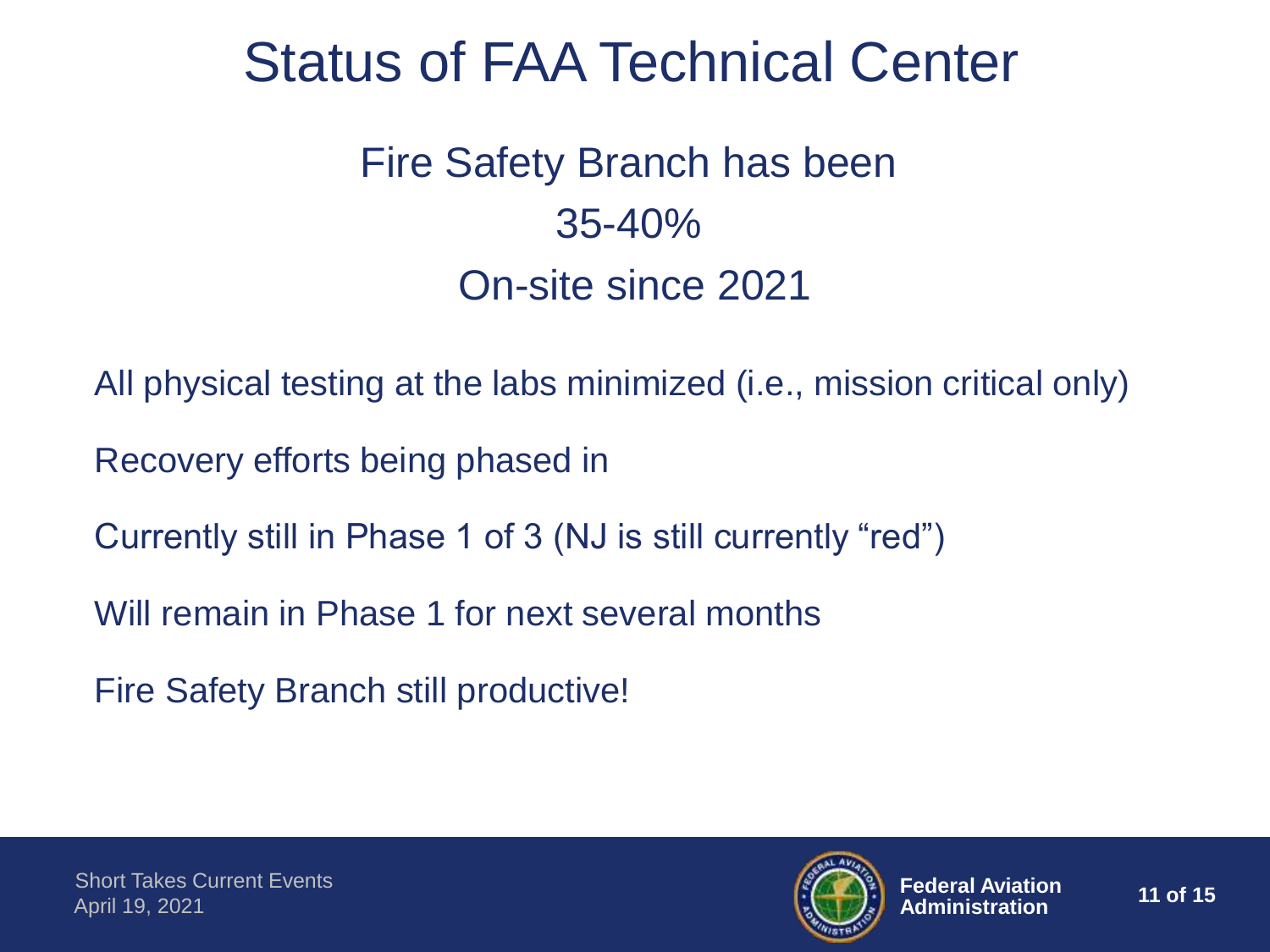## Aircraft Materials Fire Test Handbook – Appendix F

### Laboratories Actively Using Fire Test Procedures

January 2021 Update

| 4Drive & Aviation                                      | Chapters: 1*, 2*, 3*, 4*, 10*,           |
|--------------------------------------------------------|------------------------------------------|
| Lodz, Poland                                           | $18^*$ , $22^*$                          |
| AkroFire, Inc.                                         | Chapters: 1*, 2*, 3*, 8*. 11*,           |
| Lenexa, KS 66215                                       | 12*, 15*, 23*                            |
| Chemitox, Inc.<br>Yamanashi-ken, 408-0103 JAPAN        | Chapters: 1*, 2*, 3*, 4*, 6*             |
| F. LIST CANADA CORP.<br>Laval, Quebec, Canada, H7L 5S7 | Chapters: 1*, 2*, 3*, 4*                 |
| <b>F. LIST GMBH</b><br>A-2842 Thomasberg, Austria      | Chapters: 1*, 2*, 3*, 4*                 |
| Jamco Singapore Pte Ltd (Deleted: Lab Closed)          | Chapters: $1^*, 2^*, 3^*, 5^*, 6^*, 7^*$ |
| Singapore 508915                                       | $23*$                                    |

\*Commercial Testing Services Offered

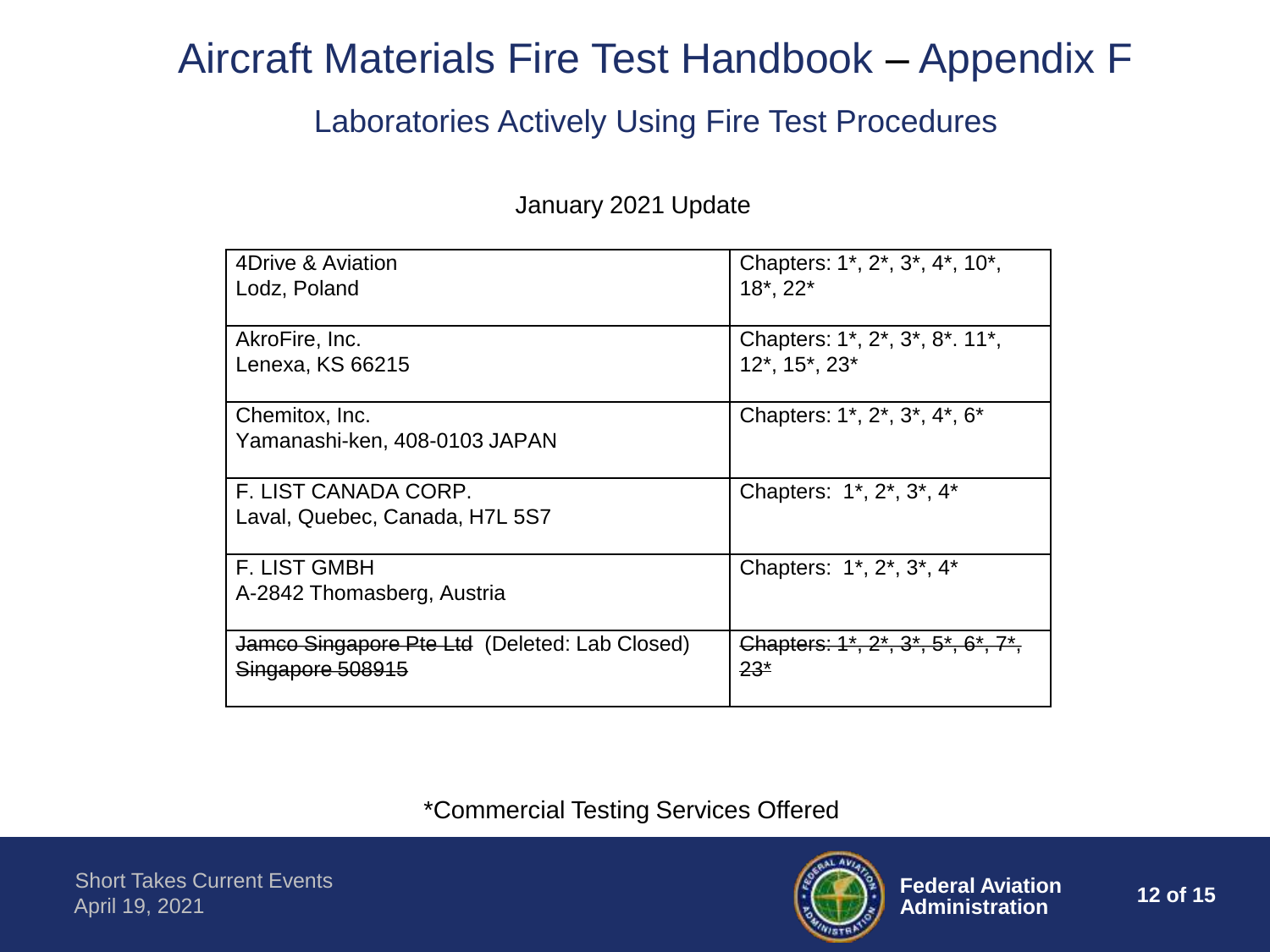## Aircraft Materials Fire Test Handbook – Appendix F

### Laboratories Actively Using Fire Test Procedures

February 2021 Update

| NIAR (National Institute for Aviation | Chapters: $1^{\ast}, 2^{\ast}, 3^{\ast}, 4^{\ast}, 5^{\ast}, 6^{\ast}$ |
|---------------------------------------|------------------------------------------------------------------------|
| Research/Advanced Coating Lab         |                                                                        |
| l Wichita, KS, 67226                  |                                                                        |
|                                       |                                                                        |

### **Labs that did not respond to May 2020 Lab Listing Accuracy Check Send contact email for these labs to [april.ctr.horner@faa.gov.](mailto:april.ctr.horner@faa.gov)**

\*Commercial Testing Services Offered

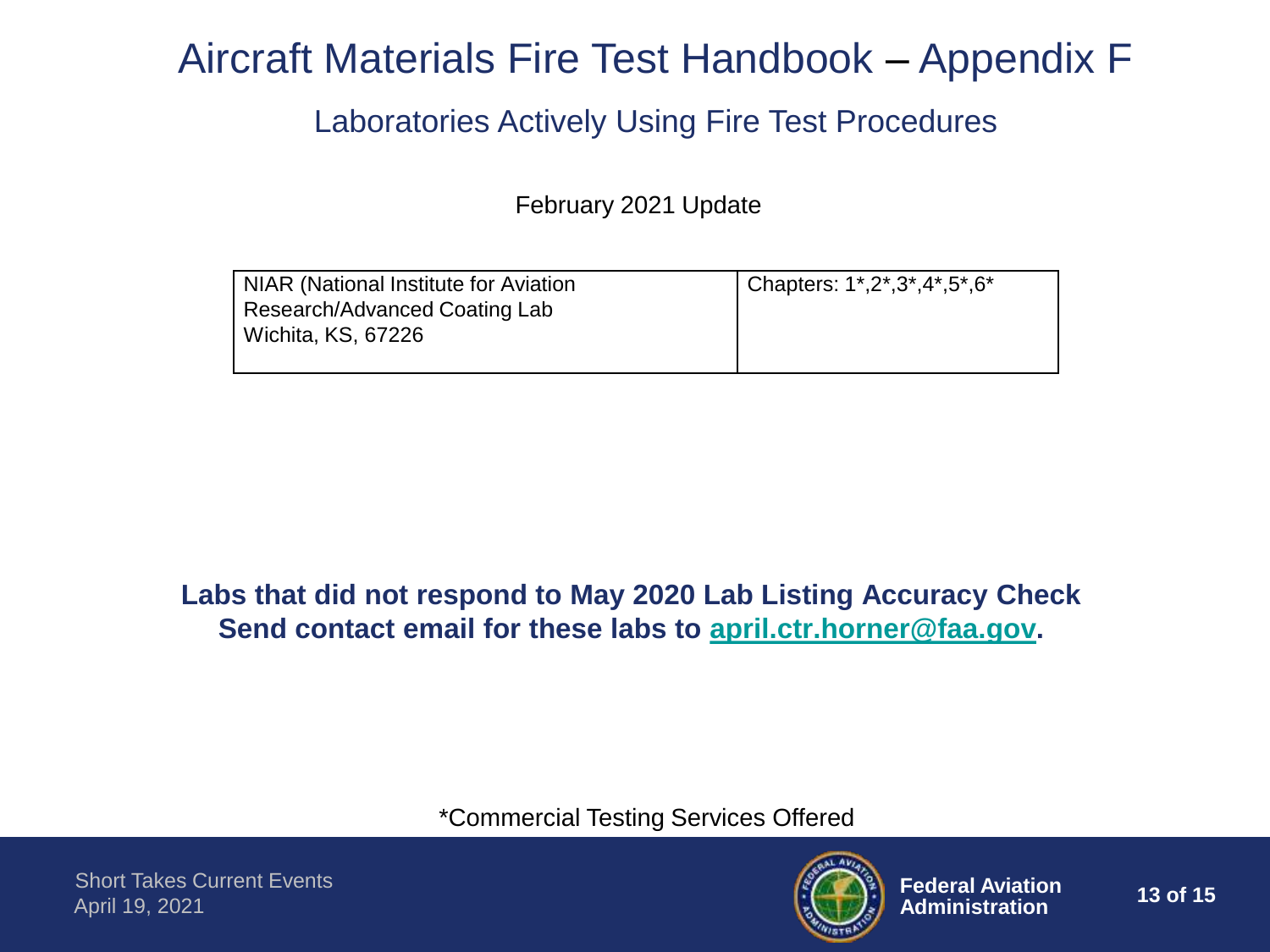# 10<sup>th</sup> Triennial International Aircraft Fire and Cabin Safety Research Conference

### **STATUS:**

FAA Internal Request Submitted. Venue Proposals sent to FAA HQ Contracts Officer.

## **DATES:**

October 17-20, 2022

## **LOCATION:**

Resorts Casino-Hotel, Atlantic City, New Jersey, USA\*

## **\*Contingencies:**

- DOT/FAA eases restrictions on in-person meetings.
- FAA Administrator approves the Conference Request.
- FAA HQ Contracts Officer makes final venue selection/finalizes venue contract.
- Our ability to meet Covid-19 protocols required at that time.